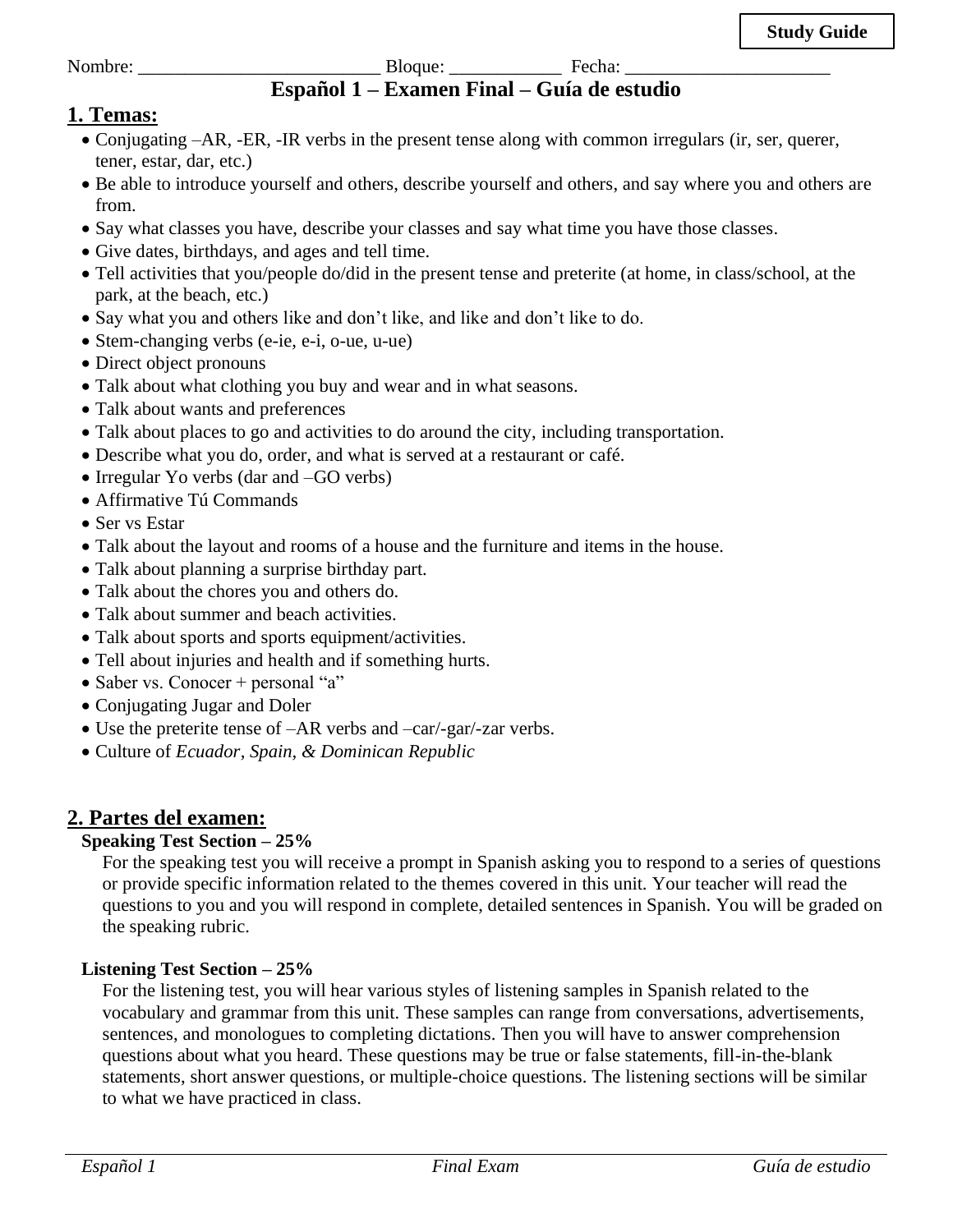#### **Reading/Vocabulary Test Section – 25%**

For the reading test, you will have to read various styles of reading samples in Spanish related to the vocabulary and grammar from this unit. These samples can range from written conversations, advertisements, sentences, and paragraphs to short stories. Then you will have to answer comprehension questions about what you heard. These questions may be true or false statements, fill-in-the-blank statements, short answer questions, true/false, or multiple-choice questions. The reading sections will be similar to what we have practiced in class and/or to the readings found in the book and workbook. You should also review the vocabulary list from the current unit and the notes from the current unit in preparation.

#### **Writing Test Section – 25%**

For the writing test, you will need to respond in Spanish to a given prompt. You may be asked to write an essay, write a short story, write a letter, create a written conversation, or provide another similar type of written piece. You should be prepared to write in essay form including an introduction, a conclusion, detailed supporting information, and you should make sure to have multiple, indented paragraphs. You will be graded on the writing rubric.

# **3. Speaking/Writing Practice/Focus Questions:**

#### **Make sure you can (Speaking/Writing):**

- Describe yourself & others & say where you are from
- Give dates, birthdays, & ages
- Tell what classes you have, describe your schedule, & what you do in class/school
- Say what things you and others like, don't like, like to do, and don't like to do
- Say what you eat and drink for meals
- Say what clothes you and others are wearing and describe the clothing
- Say what rooms are in your house, and what furniture is in each room.
- Say what you and others do for chores or to prepare for an event
- Say what sports you play and describe sporting events and equipment
- Talk about going to the beach (in the past) and items you need.
- Say what you did in both the present tense and the preterite tense.

### **Speaking/Writing Questions to Practice:**

- **1.** ¿Cómo te llamas?
- **2.** ¿Cómo estás?
- **3.** ¿Cómo eres? [Physical looks & personality]
- **4.** ¿Quiénes son y cómo son tus amigos?
- **5.** ¿De dónde eres? ¿Dónde vives?
- **6.** ¿Cuántos años tienes?
- **7.** ¿Cuándo es tu cumpleaños?
- **8.** ¿Cuál es tu clase favorita?
- **9.** ¿Qué clases tienes y qué haces durante las clases?
- **10.** ¿Qué te gusta hacer? ¿Qué no te gusta hacer?
- **11.** ¿Qué les gusta hacer a tus amigos?
- **12.** ¿Qué ropa llevas hoy?
- **13.** ¿Qué comes y bebes por almuerzo? ¿Qué te gusta comer y beber?
- **14.** ¿Qué deportes juegas?
- **15.** ¿Cómo es tu casa? ¿Qué cuartos hay en tu casa?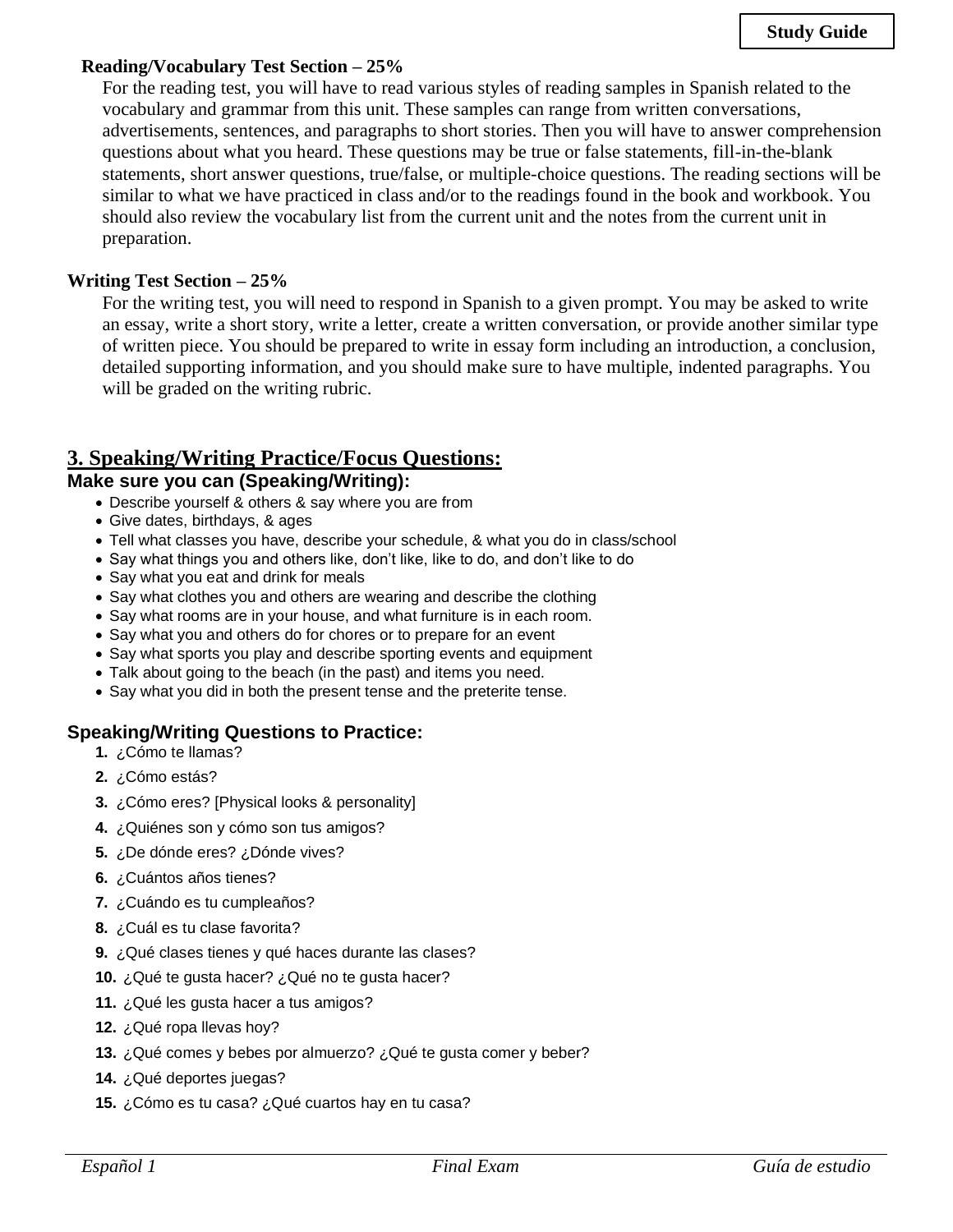- **16.** ¿Qué quehaceres haces en tu casa?
- **17.** ¿Qué haces en la playa? [Answer in present tense]
- **18.** ¿Qué hiciste [did you do] en la playa el verano pasado? [Answer in preterite]
- **19.** ¿Qué necesitaste para ir a la playa?

# **4. Vocabulario:**

| El centro comercial       | Shopping center; mall    | El cine                       | Movie theater; the movies |
|---------------------------|--------------------------|-------------------------------|---------------------------|
| $:$ Cuánto cuesta $(n)$ ? | How much does it (they)  | El parque                     | The park                  |
|                           | cost?                    |                               |                           |
| $Cuesta(n) \dots$         | It (they) cost           | El restaurante                | Restaurant                |
| <b>El dinero</b>          | Money                    | El teatro                     | The theater               |
| El dólar                  | Dollar                   | El concierto                  | Concert                   |
| El euro                   | Euro                     | Las entradas                  | <b>Tickets</b>            |
| Ir de compras             | To go shopping           | La música rock                | Rock music                |
| Pagar                     | To pay                   | La película                   | Movie                     |
| El precio                 | The price                | La ventanilla                 | Ticket window             |
| La tienda                 | <b>Store</b>             | A pie                         | By/on foot                |
| La blusa                  | <b>Blouse</b>            | La calle                      | <b>Street</b>             |
| Los calcetines            | Socks                    | En autobús                    | By bus                    |
| La camisa                 | Shirt                    | En coche                      | By car                    |
| La camiseta               | T-shirt                  | Encontrar $(o\rightarrow ue)$ | To find                   |
| La chaqueta               | Jacket                   | <b>Tomar</b>                  | To take                   |
| Feo(a)                    | Ugly                     | El (la) camarero(a)           | (Food) server; waiter     |
| El gorro                  | Winter hat               | Costar $(o\rightarrow u$ e)   | To cost                   |
| Los jeans                 | Jeans                    | La cuenta                     | The bill                  |
| <b>Llevar</b>             | To wear                  | De postre                     | For dessert               |
| Nueva(a)                  | <b>New</b>               | El menú                       | Menu                      |
| Los pantalones            | Pants                    | La mesa                       | Table                     |
| Los pantalones cortos     | <b>Shorts</b>            | El plato principal            | The main course           |
| La ropa                   | Clothing                 | La propina                    | Tip                       |
| El sombrero               | Hat                      | Pedir $(e \rightarrow i)$     | To order; to ask for      |
| El vestido                | <b>Dress</b>             | Servir $(e\rightarrow i)$     | To serve                  |
| Los zapatos               | <b>Shoes</b>             | El arroz                      | Rice                      |
| Amarillo(a)               | Yellow                   | El bistec                     | Beef; steak               |
| Anaranjado(a)             | Orange                   | El brócoli                    | <b>Broccoli</b>           |
| <b>Azul</b>               | Blue                     | La carne                      | Meat                      |
| Blanco(a)                 | White                    | La ensalada                   | Salad                     |
| <b>Marrón</b> (marrones)  | <b>Brown</b>             | Los frijoles                  | Beans                     |
| Negro(a)                  | <b>Black</b>             | El pastel                     | Cake                      |
| Rojo(a)                   | Red                      | La patata; la papa            | Potato                    |
| Verde                     | Green                    | El pescado                    | Fish                      |
| <b>Tener calor</b>        | To be hot (how a person  | El pollo                      | Chicken                   |
|                           | feels)                   |                               |                           |
| <b>Tener frío</b>         | To be cold (how a person | El tomate                     | Tomato                    |
|                           | feels)                   |                               |                           |
| Tener razón               | To be right              | Las verduras                  | Vegetables                |
| <b>Tener suerte</b>       | To be lucky              | Allí                          | There                     |
| La estación (las          | Season                   | Almorzar ( $o\rightarrow$ ue) | To eat lunch              |
| estaciones)               |                          |                               |                           |
| El invierno               | Winter                   | Aquí                          | Here                      |
| El otoño                  | Autumn; fall             | Dormir $(o\rightarrow u$ e)   | To sleep                  |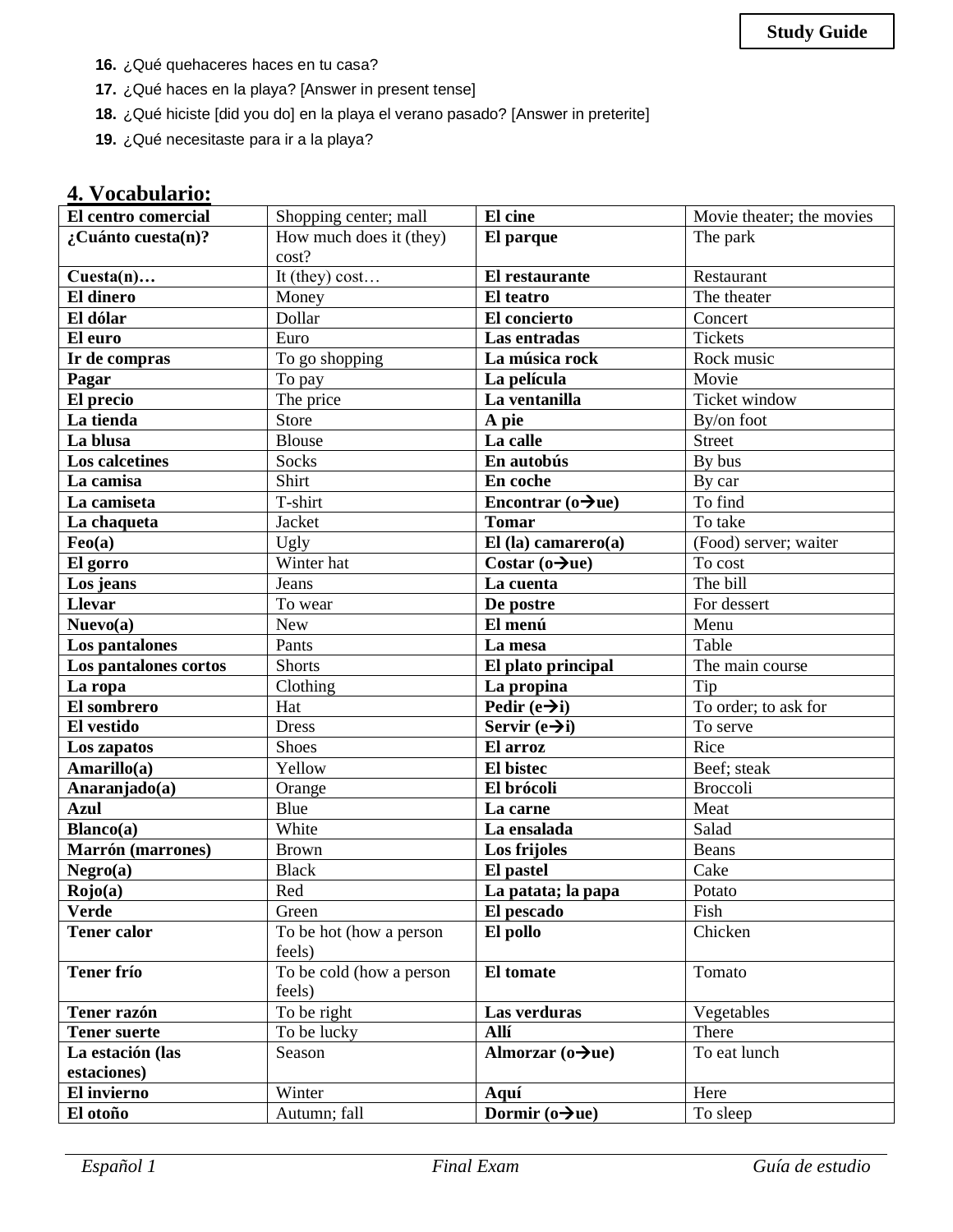**Study Guide**

| La primavera                          | <b>Spring</b>     | El lugar                    | The place               |
|---------------------------------------|-------------------|-----------------------------|-------------------------|
| El verano                             | Summer            | Poder $(o\rightarrow)$ ue)  | To be able; can         |
| <b>Durante</b>                        | During            | Tal vez                     | Perhaps; maybe          |
| Cerrar ( $e\rightarrow ie$ )          | To close          | <b>Ver</b>                  | To see                  |
| Empezar $(e \rightarrow ie)$          | To begin          | Volver $(o\rightarrow u$ e) | To return; to come back |
| Entender $(e \rightarrow ie)$         | To understand     | Morado(a)                   | Purple                  |
| Pensar $(e \rightarrow ie)$           | To think; to plan | Rosado(a)                   | Pink                    |
| <b>Preferir</b> ( $e\rightarrow ie$ ) | To prefer         | Allá                        | Over there              |
| Querer $(e \rightarrow ie)$           | To want           | <b>Hace calor</b>           | It's hot (weather)      |
| El café                               | Café              | Hace frío                   | It's cold (weather)     |
| El centro                             | Center; downtown  | Jugar $(u \rightarrow u e)$ | To play                 |

| El apartamento                      | Apartment             | <b>Decorar</b>          | To decorate                                                                           |
|-------------------------------------|-----------------------|-------------------------|---------------------------------------------------------------------------------------|
| El armario                          | Closet; armoire       | La fiesta de sorpresa   | Surprise party                                                                        |
| <b>Bajar</b>                        | To descend            | El globo                | Balloon                                                                               |
| La casa                             | House                 | Los invitados           | Guests                                                                                |
| La cocina                           | Kitchen               | Invitar a               | To invite (someone)                                                                   |
| El comedor                          | Dining room           | <b>Salir</b>            | To leave; to go out                                                                   |
| El cuarto                           | Room; bedroom         | El secreto              | Secret                                                                                |
| La escalera                         | <b>Stairs</b>         | <b>Venir</b>            | To come (to a place)                                                                  |
| <b>Ideal</b>                        | Ideal                 | <b>Abrir</b>            | To open                                                                               |
| El jardín (los jardines)            | Garden                | <b>Buscar</b>           | To look for                                                                           |
| El patio                            | Patio                 | Envolver (o-ue)         | To wrap                                                                               |
| El piso                             | Floor (of a building) | El papel de regalo      | Wrapping paper                                                                        |
| La planta baja                      | Ground floor          | <b>Recibir</b>          | To receive                                                                            |
| La sala                             | Living room           | El regalo               | Gift; present                                                                         |
| <b>Subir</b>                        | To go up              | <b>Traer</b>            | To bring                                                                              |
| El suelo                            | Floor (of a room)     | Acabar de               | To have just                                                                          |
| La alfombra                         | Rug                   | <b>Ayudar</b>           | To help                                                                               |
| La cama                             | <b>Bed</b>            | <b>Barrer el suelo</b>  | To sweep the floor                                                                    |
| La cómoda                           | <b>Dresser</b>        | Cocinar                 | To cook                                                                               |
| Las cortinas                        | Curtains              | Cortar el césped        | To cut the grass/mow the                                                              |
|                                     |                       |                         | lawn                                                                                  |
| El espejo                           | Mirror                | Darle de comer al perro | To feed the dog                                                                       |
| La lámpara                          | Lamp                  | <b>Deber</b>            | Should; ought to                                                                      |
| Los muebles                         | Furniture             | Hacer la cama           | To make the bed                                                                       |
| El sillón (los sillones)            | Armchair              | Lavar los platos        | To wash the dishes                                                                    |
| El sofá                             | Sofa; couch           | Limpiar (la cocina)     | To clean (the kitchen)                                                                |
| La cosa                             | Thing                 | Limpio(a)               | Clean                                                                                 |
| El disco compacto                   | Compact disc          | Pasar la aspiradora     | To vacuum                                                                             |
| <b>El lector DVD</b>                | DVD player            | Planchar la ropa        | To iron clothes                                                                       |
| El radio                            | The radio             | Poner la mesa           | To set the table                                                                      |
| <b>El televisor</b>                 | Television set        | Los quehaceres          | Chores                                                                                |
| El tocadiscos compactos             | CD player             | Sacar la basura         | To take out the trash                                                                 |
| Los videojuegos                     | Video games           | Sucio(a)                | Dirty                                                                                 |
| Primero(a)/Primer/ $(1^{\circ}/1)$  | First $(1st)$         | <b>Decir</b>            | To say; to tell                                                                       |
| a)                                  |                       |                         |                                                                                       |
| Segundo(a)/ $(2^{\circ}/2^{\circ})$ | Second $(2nd)$        | <b>Hay</b> que          | One has to; one must                                                                  |
| Tercero(a)/Tercer / $(3^{\circ}/3)$ | Third $(3rd)$         | Poner                   | To put; to place                                                                      |
| <sup>a</sup> )                      |                       |                         |                                                                                       |
| Cuarto(a) / $(4^{\circ}/4^{\circ})$ | Fourth $(4th)$        | Si                      | $\mathbf{If}% =\mathbf{1}_{\mathbf{1}}\mathbf{1}_{\mathbf{2}}\mathbf{1}_{\mathbf{3}}$ |
| Quinto(a) $(5^{\circ}/5^{\circ})$   | Fifth $(5th)$         | Todavía                 | Still; yet                                                                            |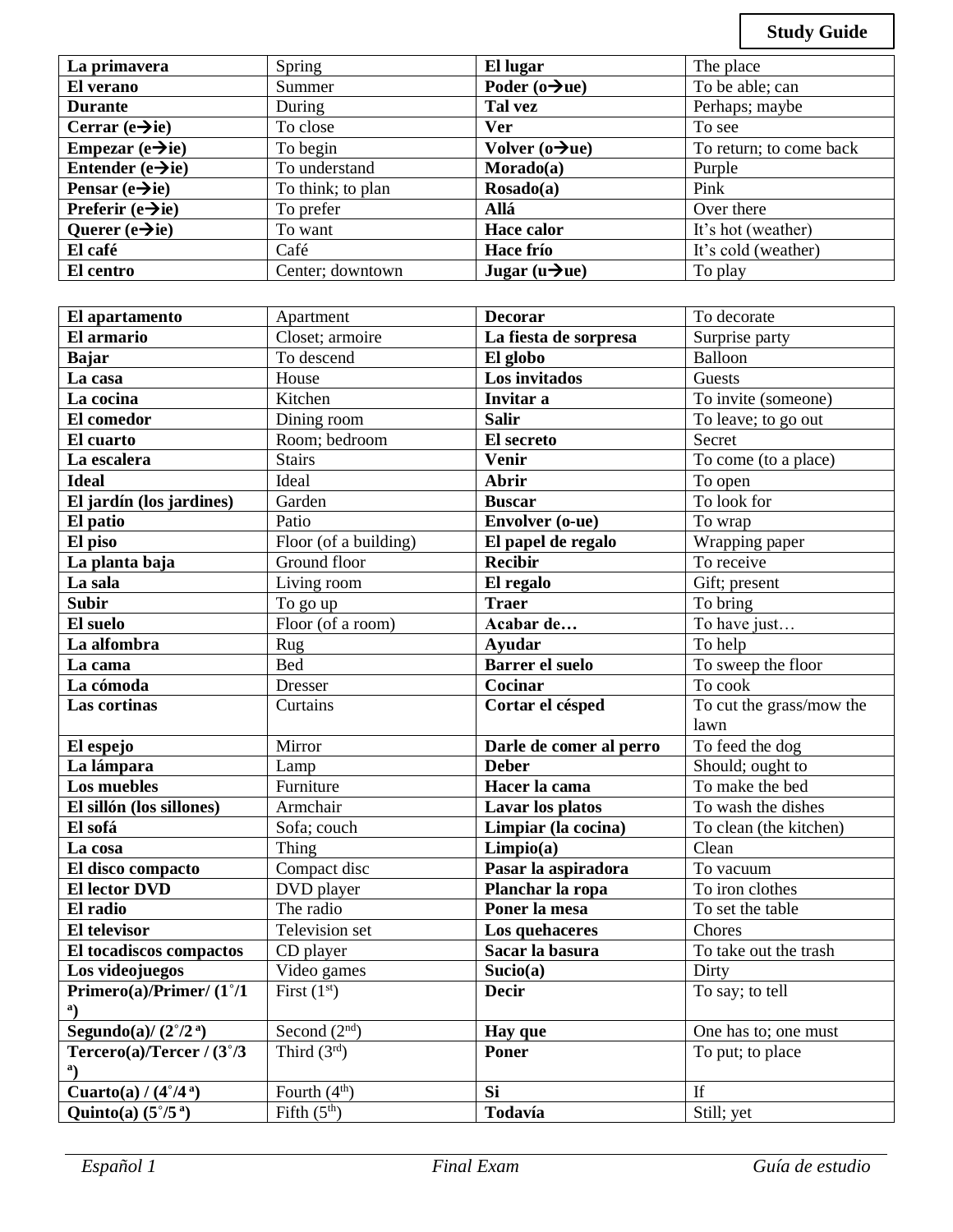| <b>Sexto(a)</b> / $(6^{\circ}/6^{\circ})$  | Sixth $(6th)$         | El dormitorio; la         | Bedroom       |
|--------------------------------------------|-----------------------|---------------------------|---------------|
|                                            |                       | habitación                |               |
| Séptimo(a) / $(7^{\circ}/7^{\circ})$       | Seventh $(7th)$       | El cuarto de baño         | The bathroom  |
| Octavo(a) / $(8^{\circ}/8^{\circ})$        | Eighth $(8th)$        | El garaje                 | Garage        |
| <b>Noveno(a)</b> / $(9^{\circ}/9^{\circ})$ | Ninth $(9th)$         | Las escaleras             | <b>Stairs</b> |
| Décimo(a) / $(10^{\circ}/10^{\circ})$      | Tenth $(10th)$        | El telefóno celular (Lat. | Cellphone     |
|                                            |                       | Amer)                     |               |
| <b>Bailar</b>                              | To dance              | El teléfono móvil (Spain) | Cellphone     |
| Cantar                                     | To sing               | El celular (Lat. America) | Cell          |
| <b>Celebrar</b>                            | To celebrate          | El móvil (Spain)          | Cell          |
| Dar una fiesta                             | To give/throw a party | La puerta                 | The door      |
| <b>Las decoraciones</b>                    | Decorations           |                           |               |

| El básquetbol                | Basketball              | La piel                         | Skin                            |
|------------------------------|-------------------------|---------------------------------|---------------------------------|
| El béisbol                   | Baseball                | La pierna                       | Leg                             |
| El fútbol americano          | Football                | La rodilla                      | Knee                            |
| <b>Nadar</b>                 | To swim                 | El tobillo                      | Ankle                           |
| La natación                  | Swimming                | El bolqueador de sol            | Sunscreen                       |
| <b>Patinar</b>               | To skate                | <b>Bucear</b>                   | To scuba-dive                   |
| Patinar en línea             | To in-line skate        | Caminar                         | To walk                         |
| El tenis                     | Tennis                  | Hacer esquí acuático            | To water-ski                    |
| El voleibol                  | Volleyball              | El mar                          | The sea                         |
| El bate                      | Bat                     | La playa                        | The beach                       |
| El casco                     | Helmet                  | <b>Tomar el sol</b>             | To sunbathe                     |
| El guante                    | Glove                   | Doler (o-ue)                    | To hurt; to ache                |
| Los patines en línea         | In-line skates          | Lo siento.                      | I'm sorry                       |
| La pelota                    | Ball                    | Anoche                          | Last night                      |
| La raqueta                   | Racket                  | Ayer                            | Yesterday                       |
| <b>Comprender las reglas</b> | To understand the rules | Comenzar (e-ie)                 | To begin; to start              |
| $\text{Favorito}(a)$         | Favorite                | <b>Terminar</b>                 | To end; to finish               |
| Ganar                        | To win                  | ¿Qué hiciste (tú)?              | What did you do?                |
| El partido                   | Game; match             | ¿Qué hicieron ustedes?          | What did you (plural) do?       |
| Peligroso(a)                 | Dangerous               | El fútbol                       | Soccer                          |
| Perder (e-ie)                | To lose                 | Patear                          | To kick                         |
| Los aficionados              | Fans                    | Lanzar; tirar                   | To throw                        |
| El (la) atleta               | Athlete                 | El tanto                        | The point; the score            |
| El campéon (los campeones),  | Champion                | $\overline{\text{Empatado}}(a)$ | Tied                            |
| la campeona                  |                         |                                 |                                 |
| El campo                     | Field                   | La portería                     | The goal (soccer)               |
| La cancha                    | Court                   | El balón                        | Ball (often a larger one for    |
|                              |                         |                                 | volleyball, soccer, basketball) |
| El equipo                    | Team                    | La pelota                       | Ball (can be used for all balls |
|                              |                         |                                 | including baseball or tennis)   |
| El estadio                   | Stadium                 | $El$ (la) bateador(a)           | <b>Batter</b>                   |
| $El$ (la) ganador(a)         | Winner                  | El lanzador                     | Pitcher                         |
| $El$ (la) jugador(a)         | Player                  | El receptor                     | Catcher                         |
| La piscina                   | Pool                    | El jardinero                    | Outfielder                      |
| Enfermo(a)                   | Sick                    | La base                         | Base                            |
| <b>Fuerte</b>                | Strong                  | <b>Batear</b>                   | To bat                          |
| Herido(a)                    | Hurt                    | <b>Atrapar</b>                  | To catch                        |
| Levantar pesas               | To lift weights         | Pasar                           | To pass                         |
| La salud                     | Health                  | <b>Driblar</b>                  | To dribble                      |
| Sano(a)                      | Healthy                 | <b>Encestar</b>                 | To make a basket                |
| La boca                      | Mouth                   | La canasta                      | The basket                      |
| El brazo                     | Arm                     | La muñeca                       | Wrist                           |
| La cabeza                    | Head                    | Los dedos                       | Fingers                         |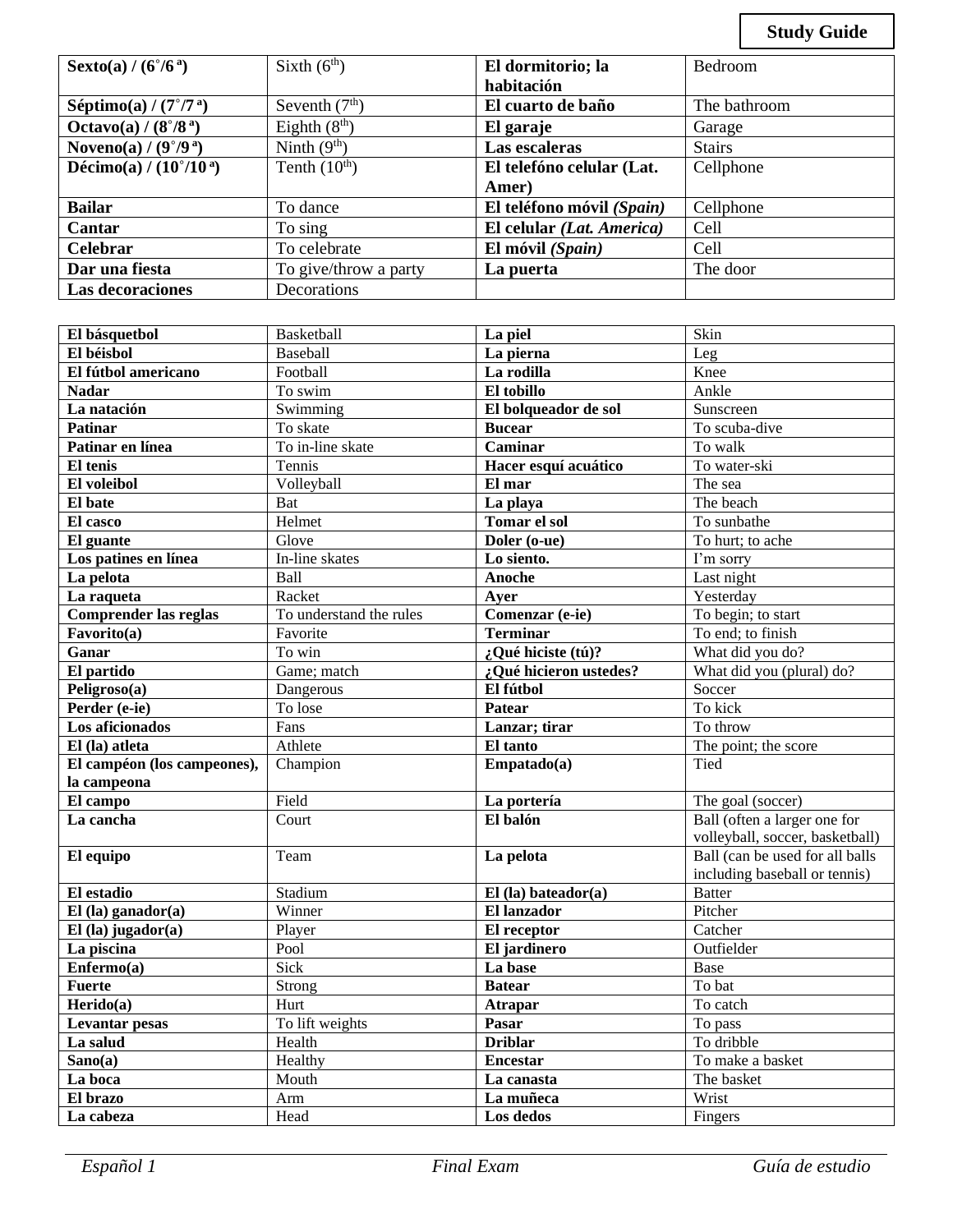**Study Guide**

| El corazón (los corazones) | Heart       | Los dedos de pie    | Toes             |
|----------------------------|-------------|---------------------|------------------|
| El cuerpo                  | <b>Body</b> | El traje de baño    | Bathing suit     |
| El estómago                | Stomach     | Los anteojos de sol | Sunglasses       |
| La mano                    | Hand        | La toalla playera   | Beach towel      |
| La nariz (las narices)     | <b>Nose</b> | La red              | The net (tennis) |
| El ojo                     | Eye         | Golpear la pelota   | To hit the ball  |
| La oreja                   | Ear         | La arena            | The sand         |
| El pie                     | Foot        | Me duele            | $Mv$ , hurts me. |

# **5. Gramática:**

**-AR Verbs:**

| Yo -o     | $\log_{10}(as)$ -amos         |
|-----------|-------------------------------|
| Tú -as    | $V$ osotros(as) $-\hat{a}$ is |
| Usted -a  | Ustedes -an                   |
| Él/ella-a | Ellos/ellas -an               |

### **-ER Verbs:**

| Yo -o      | $\log\frac{1}{10}$ Nosotros(as) -emos |
|------------|---------------------------------------|
| Tú -es     | Vosotros(as) $-\acute{e}$ is          |
| Usted -e   | Ustedes -en                           |
| Él/ella -e | Ellos/ellas -en                       |

# **-IR Verbs:**

| Yo -o         | Nosotros(as) -imos             |
|---------------|--------------------------------|
| Tú-es         | $V$ osotros(as) $-\mathbf{is}$ |
| Usted -e      | Ustedes -en                    |
| $E1/e$ lla -e | Ellos/ellas -en                |

 **Verbos irregulares/Boot Verbs:** Dormir: o→ue, Poder: o→ue, Volver: o→ue, Devolver: o→ue, Almorzar: o→ue, Costar: o→ue, Encontrar: o→ue, Jugar: u→ue, Empezar: e→ie, Comenzar: e→ie, Querer:e→ie, Preferir: e→ie, Perder: e→ie, Cerrar: e→ie, Entender: e→ie, Tener: e→ie, Venir: e→ie, Pedir: e→i, Servir: e→i, Decir: e→i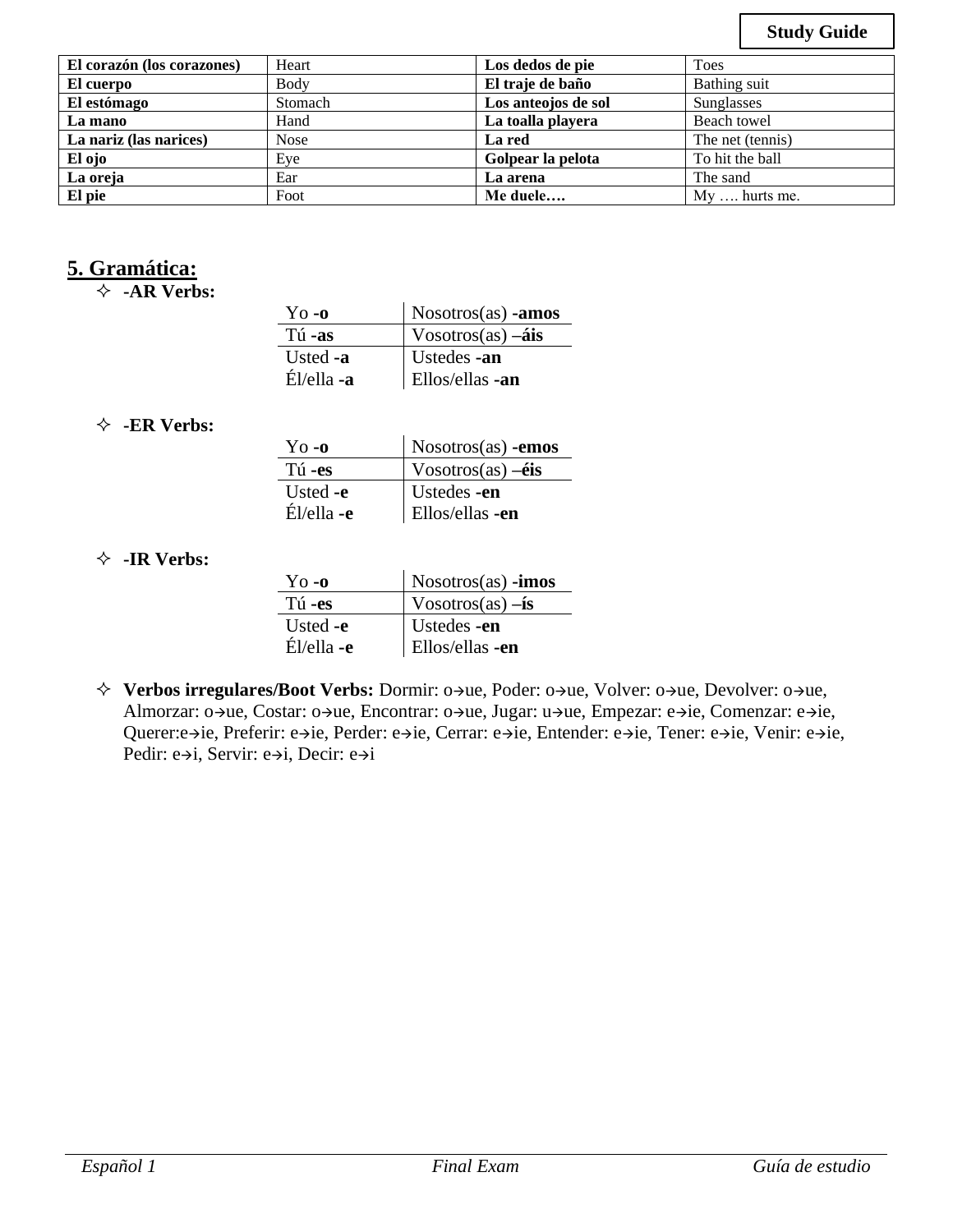# **Dormir – To Sleep - o**→**ue**

| - Duermo  | - Dormimos |
|-----------|------------|
| - Duermes | - Dormís   |
| - Duerme  | - Duermen  |

# **Empezar – To Begin- e**→**ie**

| - Empiezo  | - Empezamos |
|------------|-------------|
| - Empiezas | - Empezáis  |
| - Empieza  | - Empiezan  |

# **Querer – To Want - e**→**ie**

| - Quiero  | - Queremos |
|-----------|------------|
| - Quieres | - Queréis  |
| - Quiere  | - Quieren  |

# **Servir – To Serve, e**→**i**

| - Sirvo  | - Servimos |  |
|----------|------------|--|
| - Sirves | - Servís   |  |
| - Sirve  | - Sirven   |  |

### **Poder – To Be able to - o**→**ue**

|                        | - Puedo  | - Podemos |
|------------------------|----------|-----------|
|                        | - Puedes | - Podéis  |
|                        | - Puede  | - Pueden  |
| Jugar – To Play - u→ue |          |           |
|                        | - Juego  | - Jugamos |
|                        | - Juegas | - Jugáis  |
|                        | - Juega  | - Juegan  |
|                        |          |           |

# **Perder – To Lose - e**→**ie**

| - Pierdo  | - Perdemos |
|-----------|------------|
| - Pierdes | - Perdéis  |
| - Pierde  | - Pierden  |

# **Pedir – To Order - e**→**i**

| - Pido  | - Pedimos |
|---------|-----------|
| - Pides | - Pedís   |
| - Pide  | - Piden   |

# **Direct Object Pronouns:**

### **Direct Object Pronouns**

Direct object pronouns can be used to replace direct object nouns.

| <b>Singular</b> |                       |           | <b>Plural</b>  |  |  |
|-----------------|-----------------------|-----------|----------------|--|--|
| me              | mе                    | nos       | us             |  |  |
| te              | you (familiar)        | <b>OS</b> | you (familiar) |  |  |
| lo              | you (formal), him, it | los       | you, them      |  |  |
| la              | you (formal), her, it | las       | you, them      |  |  |

#### **Ser:**

| Yo soy      | $N$ osotros $(as)$ somos |
|-------------|--------------------------|
| Tú eres     | $V$ osotros $(as)$ sois  |
| Usted es    | Ustedes son              |
| $E1/e1a$ es | Ellos/ellas son          |

**Estar:**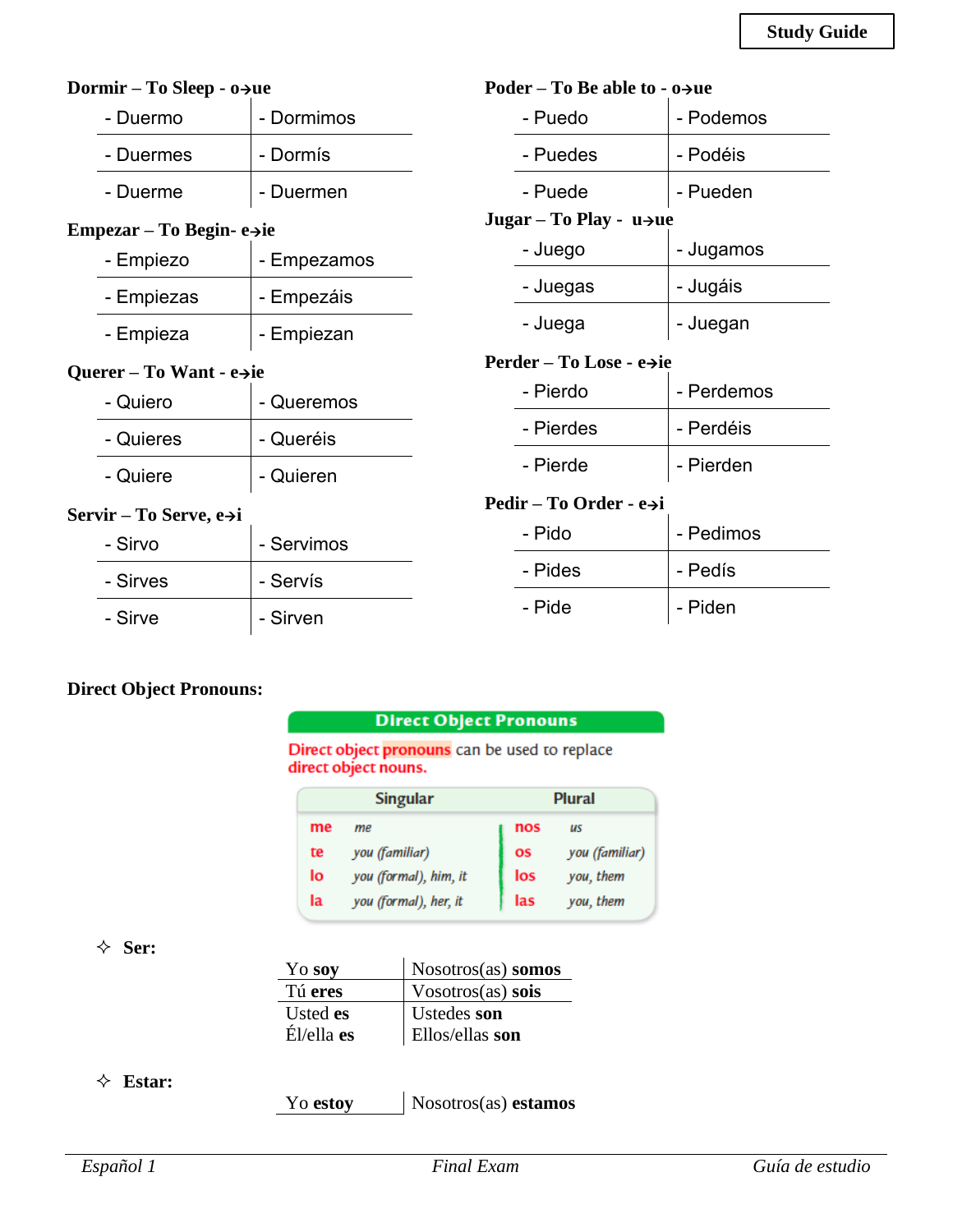| Tú estás     | Vosotros(as) estáis |
|--------------|---------------------|
| Usted está   | Ustedes están       |
| Él/ella está | Ellos/ellas están   |

#### Ser or estar

Ser and estar both mean to be.

- Use ser to indicate origin.
- Use ser to describe personal traits and physical characteristics.
- Ser is also used to indicate professions.
- . You also use ser to express possession and to give the time and the date.
- Use estar to indicate location.
- Estar is also used to describe conditions, both physical and emotional.

#### **Ordinal Numbers**

When used with a noun, an ordinal number must agree in number and gender with that noun.

- Ordinals are placed before nouns.
- Primero and tercero drop the o before a masculine singular noun.

#### **More Irregular Verbs**

Dar, decir, poner, salir, traer, and venir are all irregular.

| decir to say, to tell |         | venir to come |         |  |
|-----------------------|---------|---------------|---------|--|
| digo                  | decimos | vengo         | venimos |  |
| dices                 | decís   | vienes        | venís   |  |
| dicen<br>dice         |         | viene         | vienen  |  |

Some verbs are irregular only in the yo form of the present tense.

| dar poner salir traer  |  |  |
|------------------------|--|--|
| doy pongo salgo traigo |  |  |

# **Affirmative tú Commands**

Regular affirmative tú commands are the same as the él/ella forms in the present tense.

| <b>Infinitive</b> | <b>Present Tense</b> | Affirmative tú<br>Command |  |
|-------------------|----------------------|---------------------------|--|
| lavar             | (él, ella) lava      | ¡Lava los platos!         |  |
| <b>barrer</b>     | (él, ella) barre     | ¡Barre el suelo!          |  |
| abrir             | (él, ella) abre      | ¡Abre la puerta!          |  |

There are irregular affirmative tú commands.

|  | decir hacer ir poner salir ser tener venir |  |  |
|--|--------------------------------------------|--|--|
|  | di haz ve pon sal sé ten ven               |  |  |

| Nota gramatical |  |
|-----------------|--|
|                 |  |

| Recuerdas? gustar with nouns p. 145                                                                                                          | When a specific person is the direct object of a sentence, use the personal a after<br>the verb and before the person. |
|----------------------------------------------------------------------------------------------------------------------------------------------|------------------------------------------------------------------------------------------------------------------------|
| When you want to say what hurts, use <b>doler (ue).</b> This verb functions like<br>agrees<br>agrees<br>gustar.                              | No conozco a Raúl.<br>Ayudo a la maestra.<br>I am helping the teacher.<br>I don't know Raúl.                           |
| Le duelen los brazos. His arms hurt.<br>Me duele la cabeza. My head hurts.<br>With doler, you use a definite article with parts of the body. |                                                                                                                        |
|                                                                                                                                              |                                                                                                                        |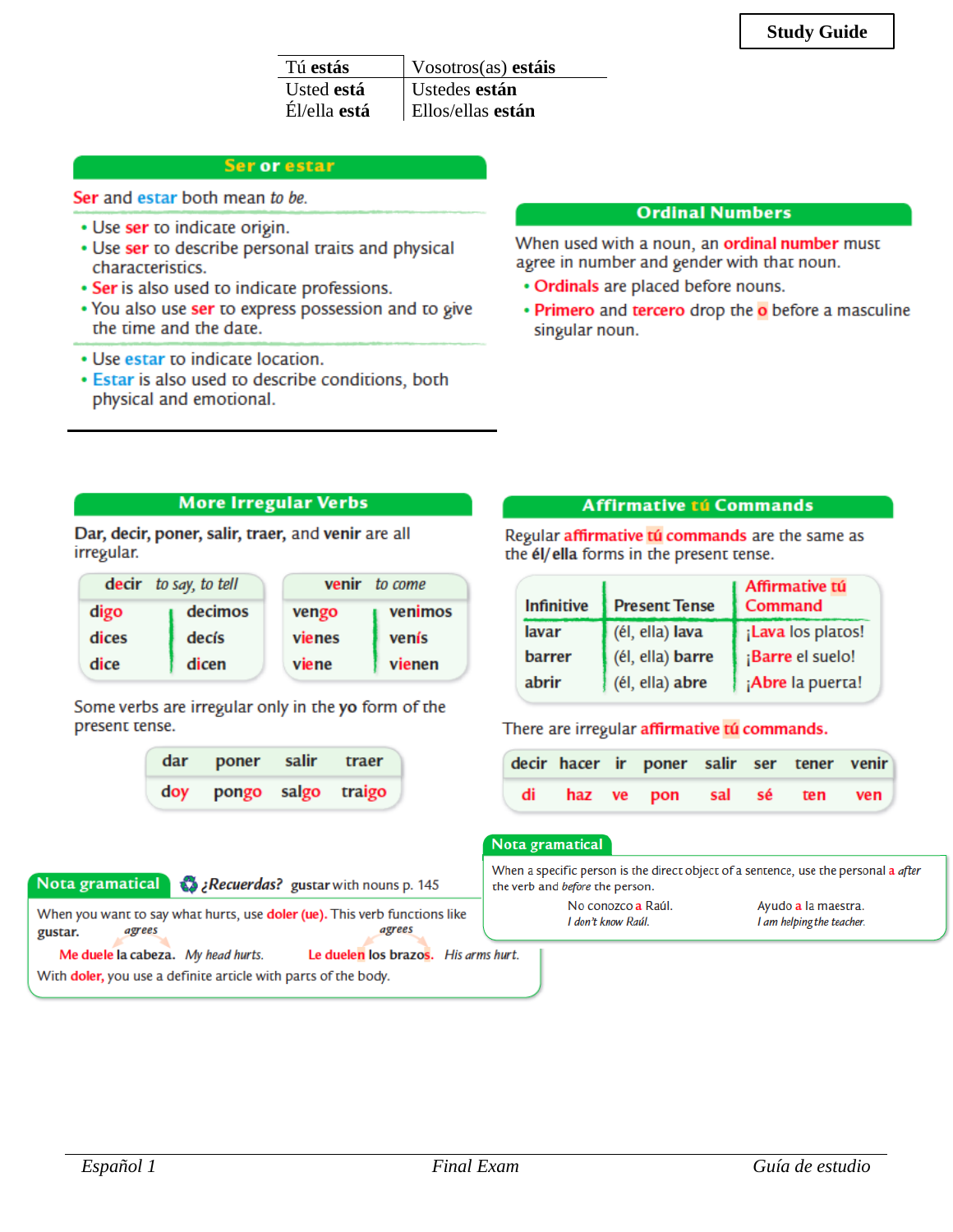### **Preterite of Regular - ar Verbs**

To form the **preterite** of a regular -ar verb, add the appropriate preterite ending to the verb's stem.

|         | nadar to swim |  |
|---------|---------------|--|
| nadé    | nadamos       |  |
| nadaste | nadasteis     |  |
| nadó    | nadaron       |  |

#### **The Verb jugar**

Jugar is a stem-changing verb in which the u changes to ue in all forms except nosotros(as) and vosotros(as).

|        | jugar to play |
|--------|---------------|
| juego  | jugamos       |
| juegas | jugáis        |
| juega  | juegan        |
|        |               |

When you use jugar with the name of a sport, use jugar a + sport.

### Preterite of -car, -gar, -zar Verbs

Regular verbs that end in -car, -gar, or -zar have a spelling change in the yo form of the preterite.

| buscar | becomes<br>$\sim$ qu<br>$\epsilon$           | (yo) busqué  |
|--------|----------------------------------------------|--------------|
| jugar  | $g$ becomes<br>$g$ $\mathbf{g}$ $\mathbf{u}$ | (yo) jugué   |
|        | almorzar z becomes<br>$\sim c$               | (yo) almorcé |

#### The Verbs saber and conocer

Both saber and conocer mean to know and have irregular yo forms in the present tense.

|       | saber to know |         | conocer to know |
|-------|---------------|---------|-----------------|
| sé    | sabemos       | conozco | conocemos       |
| sabes | sabéis        | conoces | conocéis        |
| sabe  | saben         | conoce  | conocen         |

- · Use saber to talk about factual information you know. You can also use saber + infinitive to say that you know how to do something.
- · Use conocer when you want to say that you are familiar with a person or place. You also use conocer to talk about meeting someone for the first time.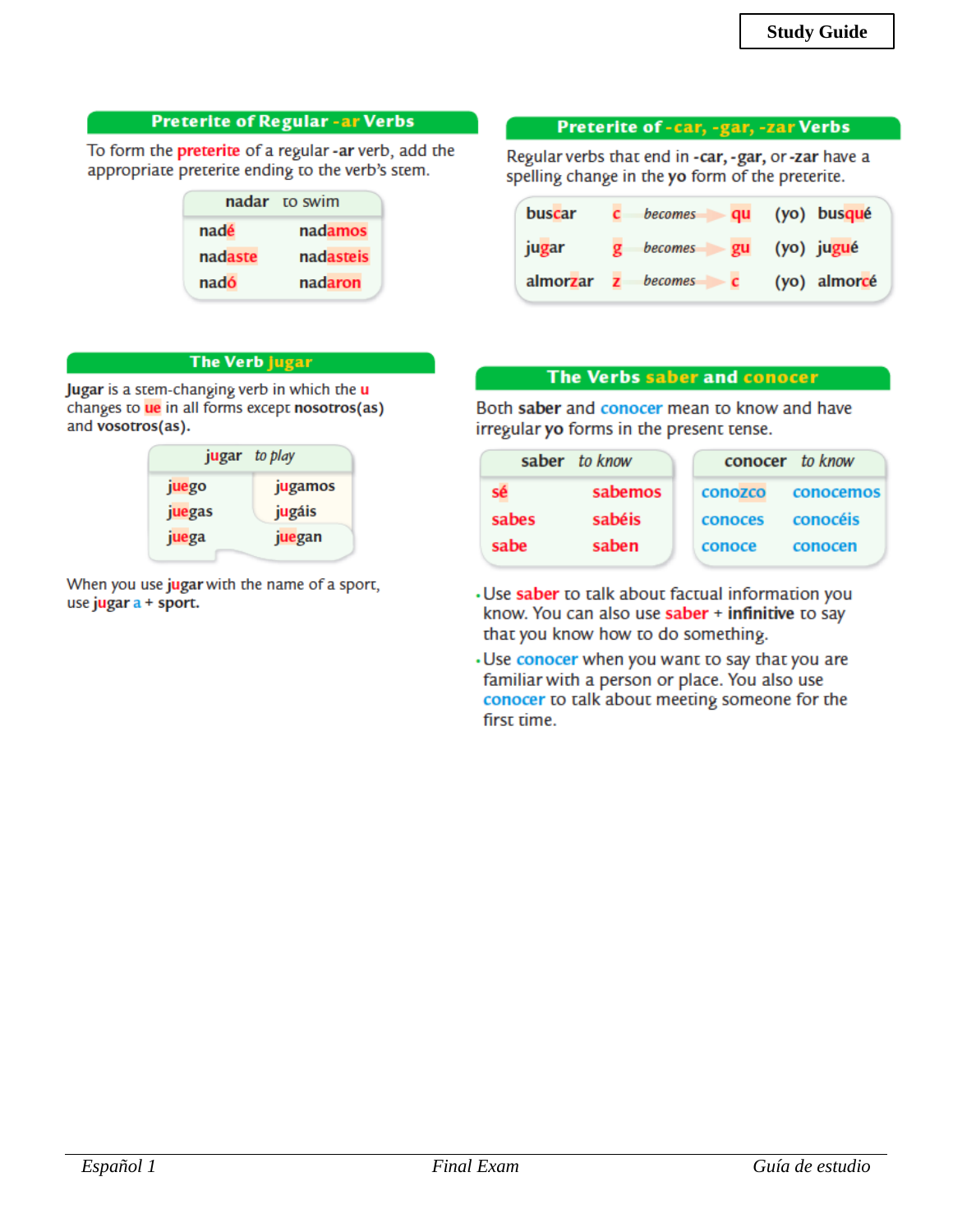# **6. Cultura:**

Please review your notes sheet on the cultural topics. While culture is not on the exam itself, this is a review of the important topics we covered.

# **Información general:**

- ✦ The capital of Spain/España is Madrid
- ✦ Some typical foods of Spain are paella, tortilla española and gazpacho
- $\triangleleft$  Spain's currency is the euro.

# **Sevilla, las sevillanas y el flamenco:**

- ✦ Sevillanas are similar to flamenco, which involves singing, dancing, guitar playing, along with rhythmic foot taps and clapping.
- ✦ Girls wear el traje sevillana or a traditional costume during Feria de Abril, which takes place in Sevilla, España.

# **El fútbol:**

✦ Two soccer teams from Spain are Read Madrid & their rival team FC Barcelona or El Barça.

# **El arte surrealista:**

- ✦ Salvador Dalí is a famous artist from Spain known for his surrealist paintings.
- ✦ Surrealist paintings reflect an artist's imagination and are often inspired by dreams and imagination.

### **Información general:**

- ✦ Quito is the capital of Ecuador.
- ✦ Ecuador is on the continent of South America.
- ✦ Ecuador is located on the line of the equator, from which it gets its name.

# **The Andes Mountains & Cotopaxi Volcano:**

- ✦ The world's highest active volcano is Cotopaxi near Quito, Ecuador.
- ✦ The Andes mountain range stretches north to south along the western coast of South America.

### **Geographic Sites & the Equator:**

- $\triangle$  The equator devices the northern and southern hemispheres.
- ✦ The monument, *La Mitad del Mundo* (The Middle of the World) in Ecuador, marks the location of equator, where you can stand in both hemispheres.

# **Información general:**

- ✦ Santo Domingo is the capital of the Dominican Republic.
- ✦ The Dominican Republic shares the island of Hispaniola (La Española) with the country of Haiti.
- ✦ Casabe (Cazabe) is a type of Dominican food. It is a flat bread made from cassava or yucca flour.

# **Baseball:**